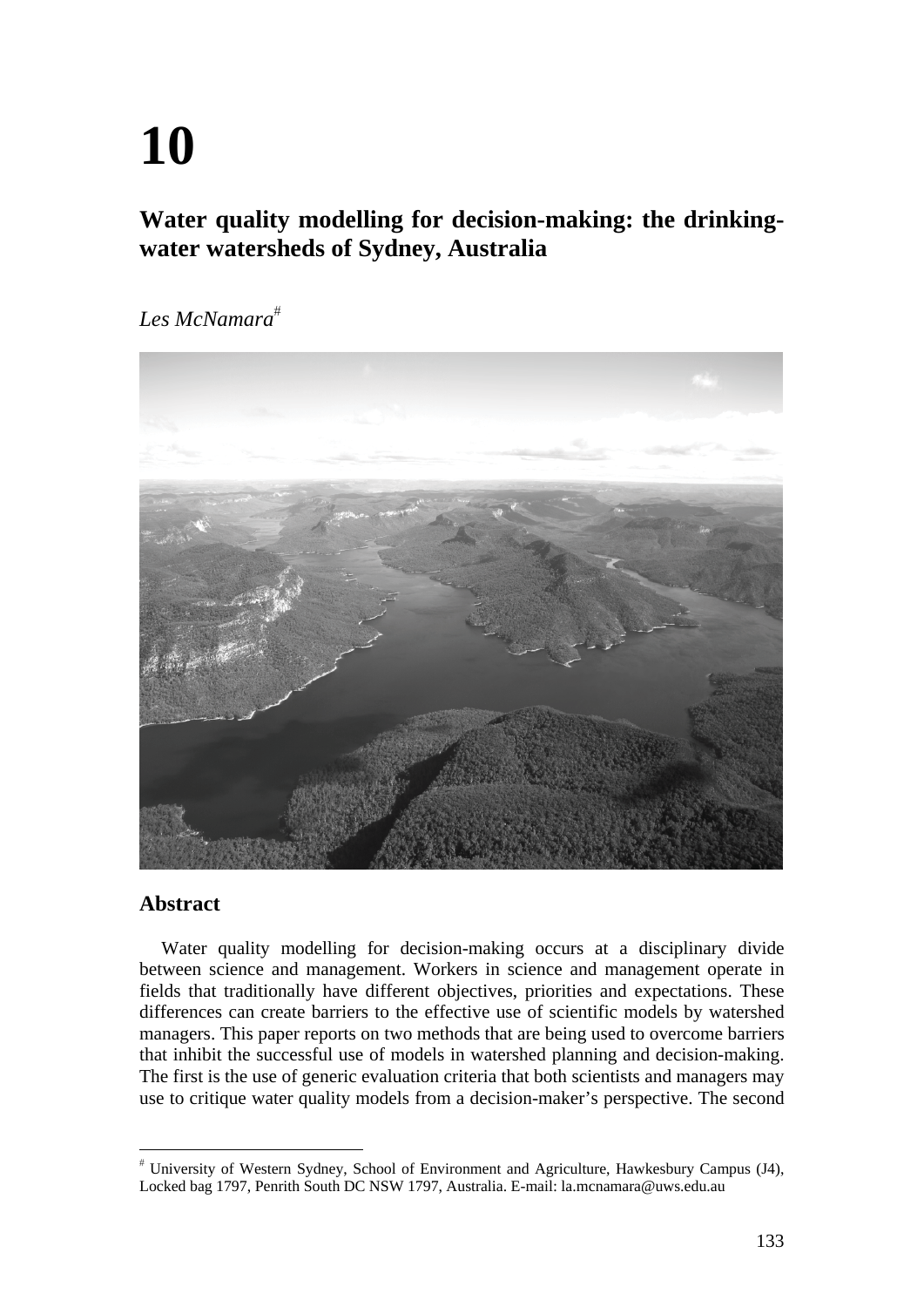is an activity in which water quality modelling is embedded into a water management organisation's planning and management processes.

**Keywords**: knowledge transfer; science and management interface; model evaluation; nutrients; nonpoint source pollution; catchment management; watershed planning

## **Introduction**

The Sydney Catchment Authority (SCA) is a state government agency responsible for the health of the watersheds that supply drinking water to four million residents of Sydney, Australia. The SCA's area of operations is extensive (Figure 1), comprising



Figure 1. The Sydney Catchment Authority's area of operations

an area of  $16,000 \text{ km}^2$  and a population of  $110,000$  people. A plan for the future management of Sydney's drinking-water watersheds is outlined in a draft regional environmental planning document entitled 'Sustaining the Catchments' (SCA and DIPNR 2004). Under the plan, the SCA will use models and decision support systems as assessment tools to support consideration of development proposals. More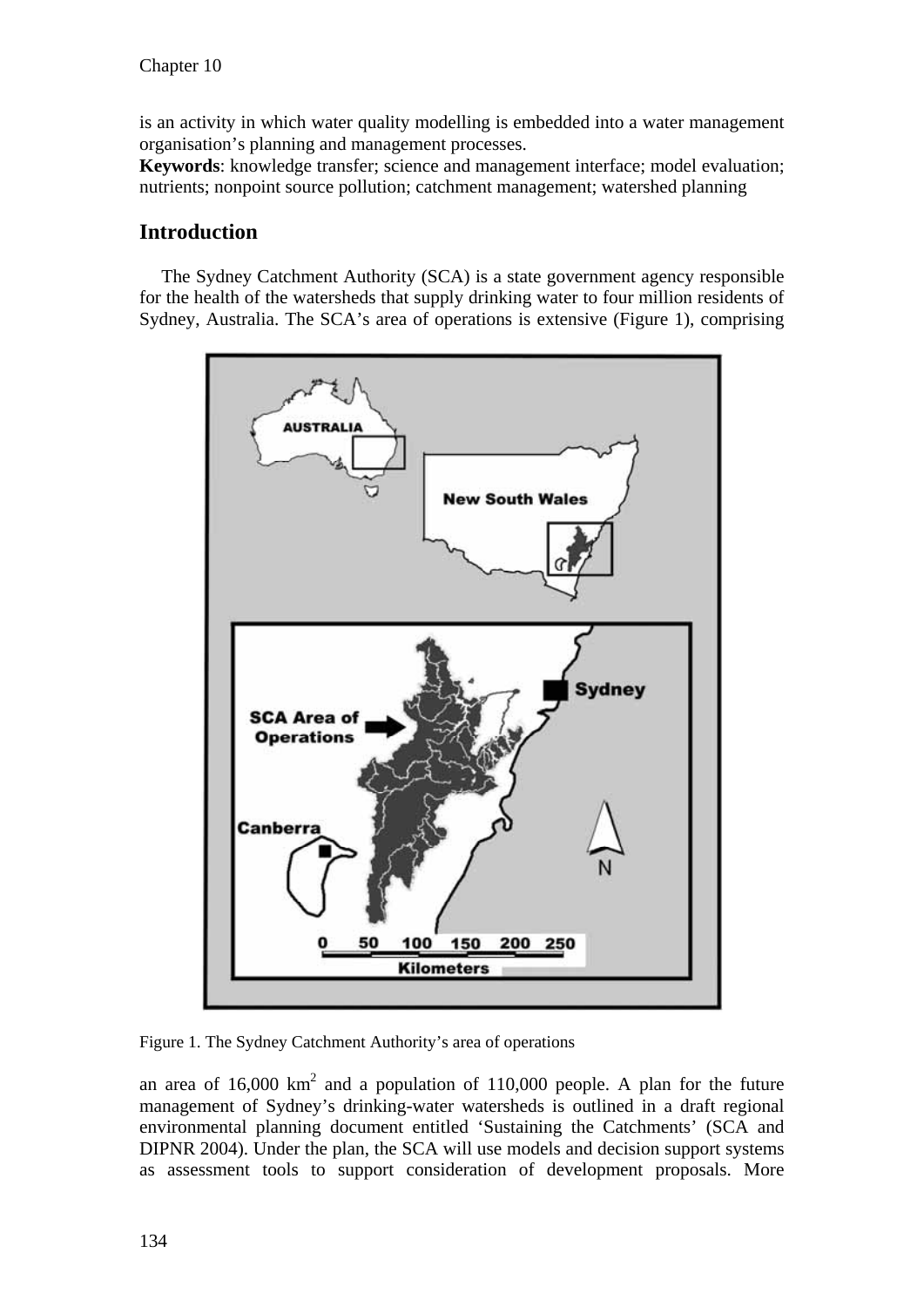generally, models will also be used to test alternative land management scenarios and support watershed management decision-making. An important role for such models will be to identify nonpoint sources of nutrient pollution (nitrogen and phosphorus), such as rural and urban land, and estimate and predict nutrient loads delivered to streams.

The SCA and other agencies interested in environmental and watershed health have been undertaking computer modelling of water quantity and quality in Sydney's drinking-water watersheds for several years. Some examples of predictive models that are capable of modelling nonpoint sources of pollution, and have been used in SCA watersheds, include CMSS (Cuddy et al. 1994), ANSWERS (Armstrong, Mackenzie and Edwards 1995), HSPF (AWT 2000), IQQM (Young et al. 2000), AnnAGNPS (AWT 2003), and SedNet (Olley and Deere 2003). A brief overview of most of these models is found in Letcher et al. (1999). Despite considerable effort expended modelling nonpoint source pollution, there is limited integration of previous research with current research and management-planning activities. There seem to be barriers that have inhibited the transfer of information and knowledge produced by water quality scientists and water quality models into decisive watershed policies and management actions.

To improve this situation, University of Western Sydney researchers are working with the SCA to investigate the range of nonpoint source-modelling tools that may be appropriate as watershed planning and decision-making aids, and explore how they may be used more effectively. This paper reports on that work, and some of the theory underlying the approach. The research involves the development of generic evaluation criteria that will enable SCA decision-makers to assess the utility of nonpoint source watershed models in the planning and decision-making process. A related activity is a pilot project in which a model will be integrated or 'embedded' into a planning process. Through the embedding activity, researchers and the SCA hope to be able to identify and overcome some of the institutional, technical and ideological barriers between science and management that inhibit the efficient and effective conversion of scientific knowledge into watershed management decisions and actions.

## **Limitations of modelling for decision-making**

When considering ways of achieving water quality improvements, including reductions in nutrient loads to streams, watershed managers often turn to computerbased mathematical models (Caminiti 2002). Watershed simulation and prediction models are useful to scientists because they help them advance scientific knowledge by testing their understanding of processes in natural systems. For decision-makers, models hold the promise of allowing them to predict the environmental impact of human activities and evaluate or prioritize management interventions (Rizzoli and Young 1997). Decision-makers expect that by undertaking simulation- and predictionbased scientific analyses of a decision-making problem, they will reduce the uncertainty associated with the decision-making process.

However, there is relatively little quantitative knowledge of environmental processes at scales appropriate to management, and the assumptions that are built into simulation and prediction models are always subjective and will rarely, if ever, be agreed upon by all scientists or stakeholders (Cullen 1990). In any case, models usually do not include all of the biophysical and socio-political variables that are needed to make a water management decision (Cullen 1990; Loucks 1992; Rizzoli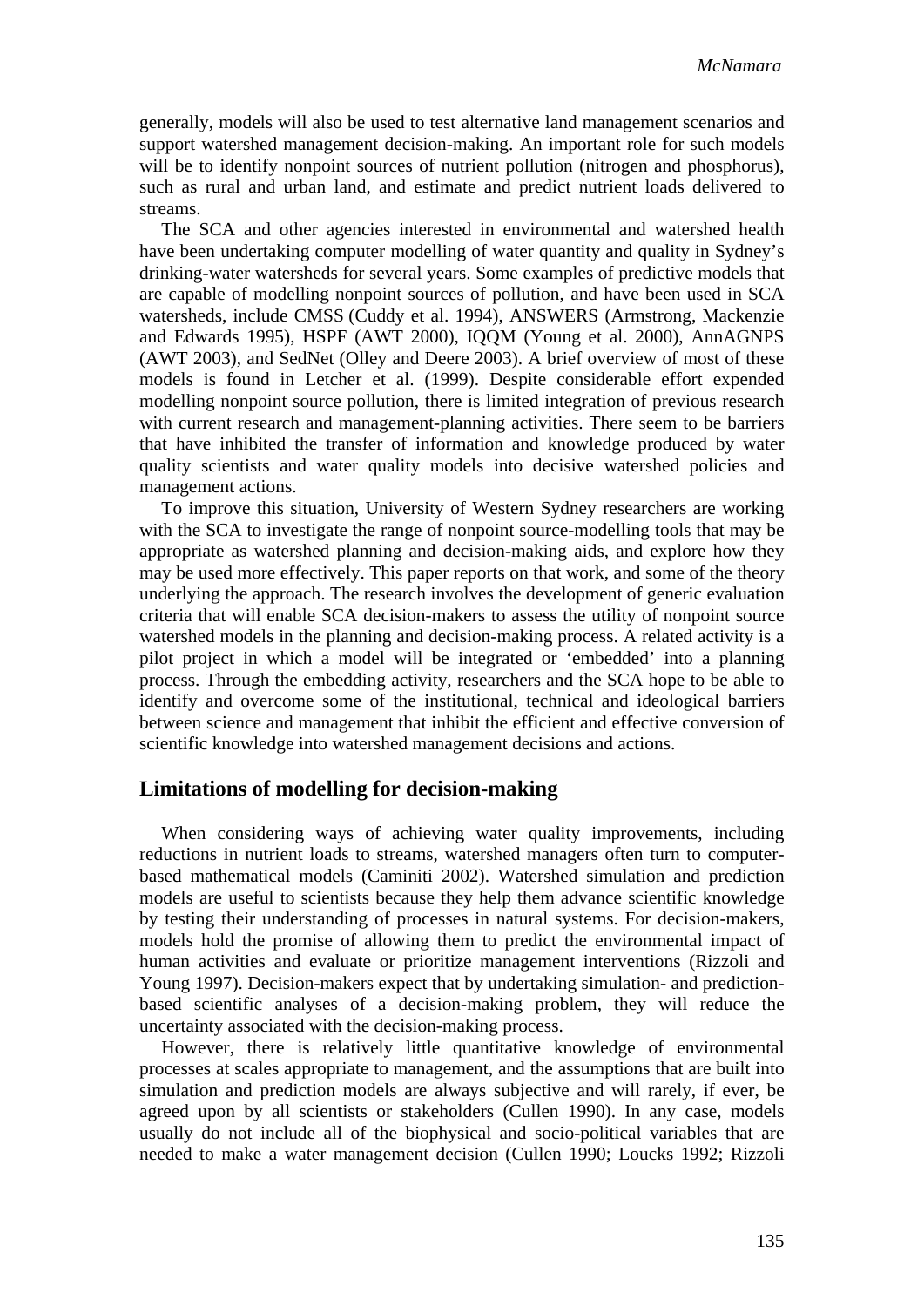and Young 1997). Scientific models therefore are imperfect and incomplete decisionmaking tools.

Despite improvements in scientific knowledge of environmental processes and better characterization of landscapes through remote sensing and geographical information systems, water quality model outputs are inherently uncertain. Uncertainty can be the result of a lack of knowledge of important biophysical processes that need to be modelled and/or a lack of data to parameterize a model. Information that might improve model inputs and reduce uncertainties, such as more or better environmental monitoring or experimentation, is often costly and timeconsuming to obtain. Additionally, there is inherent uncertainty in predictive model outputs resulting from natural environmental variability, in rainfall for example (Beck 1987).

Decision-makers must also contend with socio-political and economic uncertainties, such as those relating to government policy, community values, or the financial and opportunity cost of pollution abatement measures. Decisions are not always based on biophysical outcomes such as pollutant load, pollutant concentration or ecological impact (Cullen 1990; Loucks 1992).

The limitations associated with predictive modelling have caused some investigators (e.g. Loucks 1992; Pielke Jr., Sarewitz and Byerly Jr. 2000) to question the extent to which models and the science of simulation and prediction can benefit decision-making. Model use (or misuse) may sometimes have the effect of making the complexities and uncertainties associated with an environmental issue more conspicuous, increasing political controversy and producing a false perception of a need for more research rather than management intervention.

## **The science–management interface**

Despite acknowledgment of the limitations of models, most managers and scientists agree that they play an important role in watershed management (Rizzoli and Young 1997; Caminiti 2002; Newham et al. 2004). However, problems can arise because water scientists and water managers operate within different disciplines or 'knowledge cultures' and have different professional priorities. Traditionally, the culture of science emphasizes the acquisition of disciplinary knowledge, and quality is determined through a process of publication and peer review. Management however, is focused on the application of knowledge, and requires the integration of information from several disciplines to achieve management objectives. The quality of management decisions is subject to public scrutiny and is judged by a much wider group that includes all affected stakeholders.

The disciplinary differences between scientists and managers have contributed to the development of barriers that inhibit the translation of scientific knowledge into watershed management decisions and actions. These include difficulty communicating and integrating information and knowledge from different professional disciplines within and outside watershed management organizations, uncertainty about the roles and limitations of science in watershed management, confusion about the range of scientific models and modelling methodologies and their appropriate use as decision support tools, policies and systems that are unable to reconcile scientific uncertainty with the need for management intervention, and difficulty reconciling socio-political and environmental values (see Cullen 1990; Loucks 1992; Bosch, Ross and Beeton 2003; Cash et al. 2003). If watershed models are to provide decision-makers with decisive information, modelling needs to be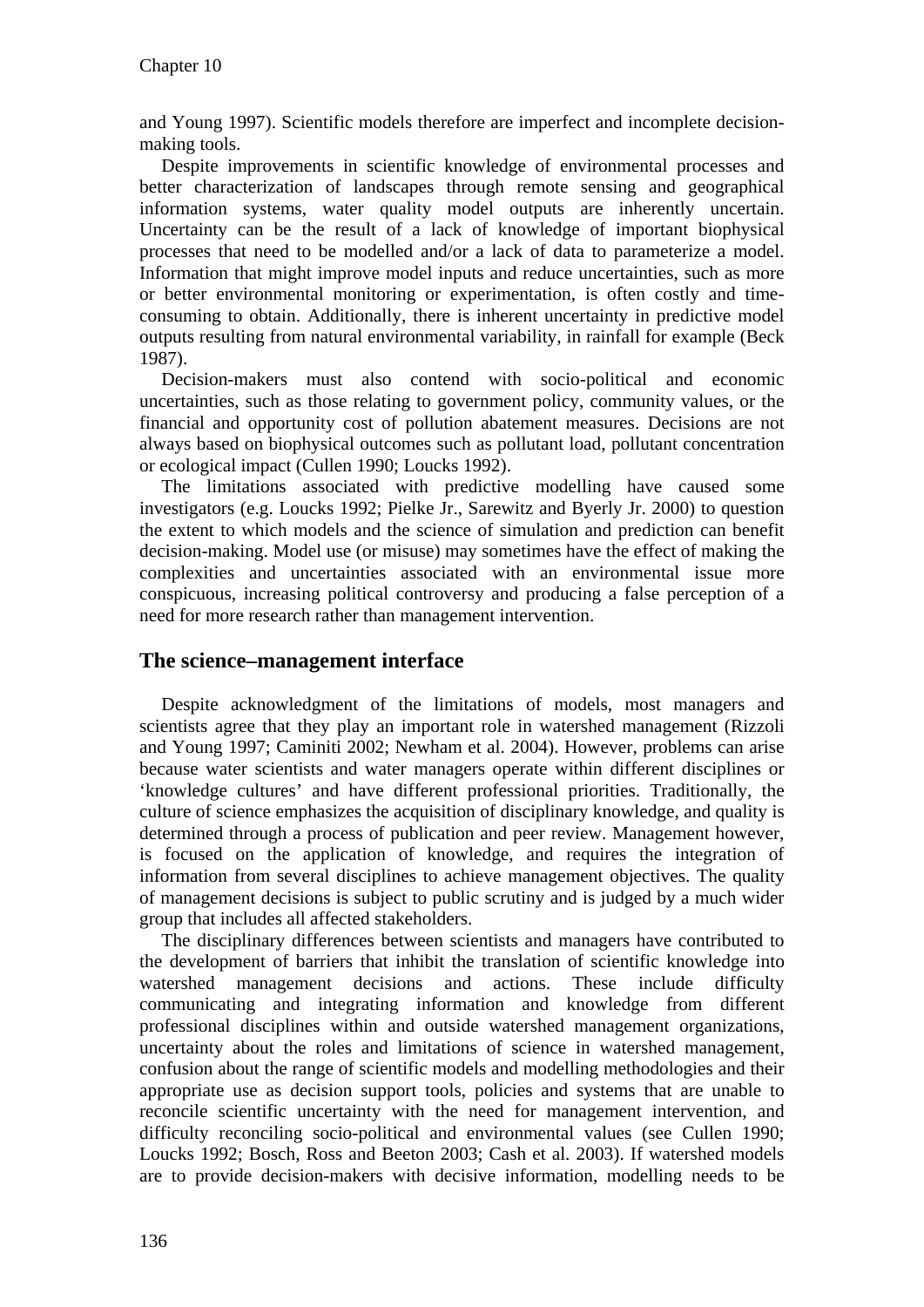undertaken in an environment that acknowledges the needs of the decision-maker, the strengths and weakness of the models being used and the scientific knowledge that underpins them. This can be achieved by managing the boundary between science (knowledge) and managers (action) (Cash et al. 2003).

In order to overcome barriers between scientists and managers, and facilitate more effective utilization of models in decision-making, two research activities are being undertaken. Firstly, a set of model evaluation criteria are being developed that will be used, in conjunction with conventional technical criteria, to help model developers, analysts and model users evaluate models from the perspective of a decision-maker. In the second activity, an interactive and participative modelling process involving both water quality scientists and watershed managers is being piloted. The process is designed to 'embed' a model within a broader planning and decision-making framework to facilitate the conversion of knowledge to action.

#### **Model evaluation from the manager's perspective**

There are a plethora of watershed-scale water quality and quantity models, and these are often reviewed and compared against various criteria (e.g. Ghadiri and Rose 1992; Singh 1995; Shoemaker et al. 1997; Letcher et al. 1999; Borah and Bera 2003; Merritt, Letcher and Jakeman 2003). Most reviews are written in the 'language' of science, and focus on technical aspects of model development and use, including model structure, parameterization, calibration, sensitivity analysis and more recently validation, and uncertainty analysis. In contrast, there has been relatively little study into the utility of scientific modelling and prediction in environmental and water management (Cullen 1990; Beck 2001). For watershed managers, technical aspects of model design and use may not reflect the value of a model as a tool to support watershed management and planning processes (Pielke Jr., Sarewitz and Byerly Jr. 2000; Loucks 1992).

The ability to evaluate models from the perspective of a manager will empower managers and planners by giving them a better understanding of their own modelling needs, and help them convey these needs to scientists who develop and run models on their behalf. It will also allow scientists to understand the needs of managers better, so that they may tailor models and modelling activities to managers' needs. It is appropriate that watershed managers who use models to support decision-making evaluate models according to criteria that emphasize aspects of model selection and use that are important in the field of planning and management. The development of these criteria is occurring through a review of literature, and through the modelembedding workshop process.

#### **Embedding a model in decision-making**

Researchers are working with the SCA using both theory and practical experience to derive methodological lessons on how to incorporate models better into the planning and decision-making process in their organization. The embedding activity was conceived as an action research initiative (see Kolb 1984) in which a watershedscale model will be used to identify diffuse nutrient pollution sources and calculate nutrient loads using a participative process.

The modelling component of this activity is accompanied by a series of three workshops aimed at identifying the modelling needs of decision-makers and planners in the SCA, and delivering to them a model and model outputs that meet their needs. A respected expert in water quality modelling and management has been hired to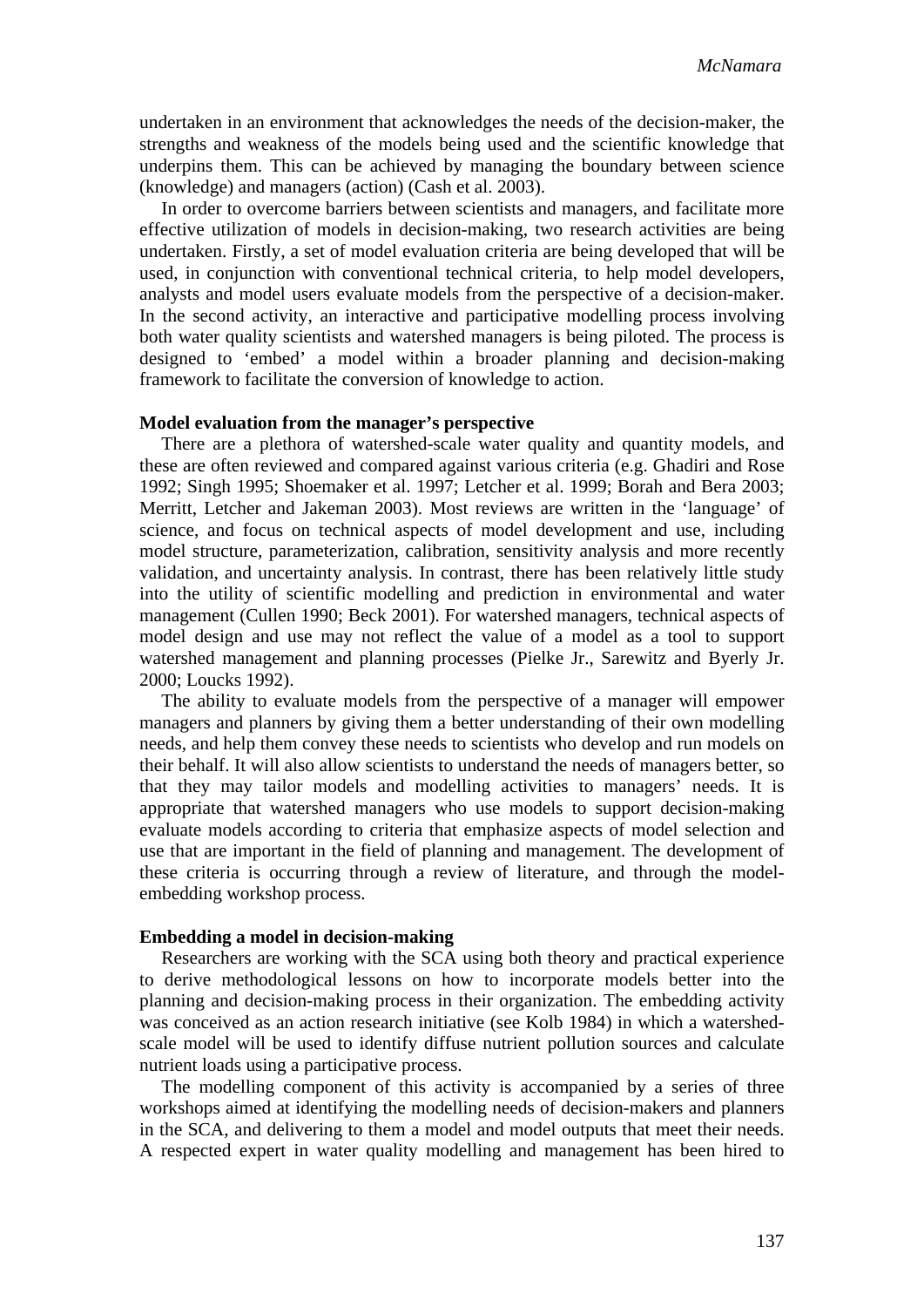facilitate each workshop. At the time of writing, the first two workshops had been held.

The first workshop was open to SCA managers and was designed to clarify their thinking about what they expect from models, and determine what is needed to embed a model into their decision-making process. Scientists and analysts from within and outside the SCA attended the second workshop. This workshop was structured to ensure that the research team used the most appropriate and sufficiently rigorous scientific method to meet the needs of the managers and planners. This workshop also provided an opportunity to identify significant differences/conflicts between the needs, wants and expectations of the management group and science group. These differences provide insights into how barriers to communication between the two knowledge cultures can be overcome and may later assist in the development of model evaluation criteria. Participants at either of the first two workshops will be invited to attend the third workshop. Here, the modelling process and results will be presented to participants. As completely as practicable, all of the inputs and assumptions used in the model will be explained to those present. The third workshop will include an opportunity for managers and scientists to evaluate the process and the modelling outputs so that future modelling activities more effectively meet the managers' needs. Key personnel that do not attend the workshops will be approached to take part in interviews.

#### **Early outcomes**

Sixteen SCA managers and planners attended the first workshop. Participants were asked what they thought were the barriers to embedding models in their decisionmaking roles, and what evaluation criteria should be considered to ensure that models met their needs. A wide range of technical and institutional barriers was identified. Technical barriers included access to modelling expertise within the organization, limited data availability, difficulty choosing appropriate models, lack of suitable modelling tools for specialized applications, difficulty understanding how some models work, inadequate or user-unfriendly interfaces, difficulty linking models, and difficulty quantifying uncertainty in model input data, algorithms and outputs. The major institutional barriers to embedding models in decision-making were seen to be the absence of guidance material, or a consistent organizational policy, on the selection and use of models. The form that such guidance might take was debated, and suggestions included a 'standard operating procedure' manual, a decision tree, a flow chart, a checklist or a combination of these. The lack of appropriate training regimes and organization of the SCA's in-house modelling capability were also cited as institutional barriers. Another issue that was the subject of some interest and discussion was the need for a 'champion' within an organization to support a push to make better use of models, and to better integrate models into the planning and decision-making processes.

With respect to the evaluation criteria that they considered important to decisionmakers, participants said that it was important that managers understand how models worked, and in particular to understand the assumptions upon which models are based. They wanted model developers and analysts to provide a clear statement of the scope of applicability of models to ensure that models were outcome-focused and 'fit for purpose', and they wanted models that were flexible and preferably upgradeable so that they would meet future SCA needs and long-term objectives. Some participants thought that it was also important for operational reasons that models had conceptual consistency at different temporal and spatial scales, and that models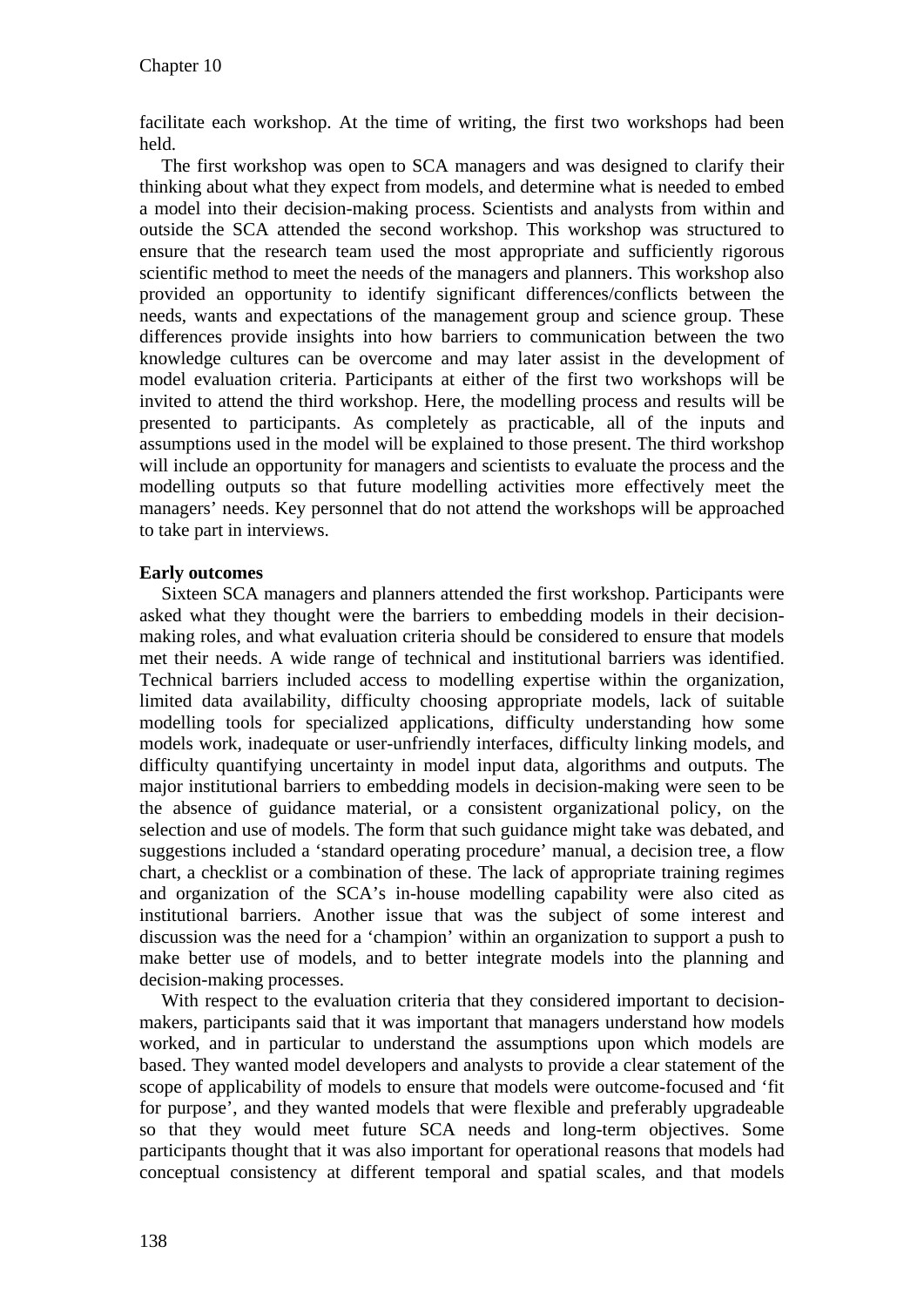applied across different parts of the organization were also based on a consistent conceptual foundation.

Fourteen scientists attended the second workshop, including 7 from the SCA. The remaining participants came from the University of Western Sydney, the Australian National University, the New South Wales Environment Protection Authority and the Commonwealth Scientific and Industrial Research Organisation (CSIRO). At the commencement of the workshop, the SCA provided a brief presentation discussing why they needed nonpoint-source nutrient pollution modelling, and how the model would be used to support management and planning. Participants then set about identifying the assumptions and limitations of a simple modelling approach based on export coefficients, similar to that used by McNamara and Cornish (2004), and how it might be enhanced or substituted with a different modelling approach.

The workshop revealed that although the factors driving nutrient mobilization, transport and delivery to streams are relatively well understood (eg rainfall, land use and management, land cover, antecedent soil moisture, nutrient concentrations in soil, soil erosion and streambank and gully erosion), the relative importance of each factor in the watersheds that form the SCA's area of operations, and at temporal and spatial scales appropriate for management, are generally unknown. This uncertainty made it difficult for researchers to reach a consensus about the most appropriate modelling methodology and highlighted the need for local research at hill-slope and small watershed scales.

The participatory process as a whole has led to a number of changes in direction for the modelling component of the project. Whereas the original expectation of the SCA was that researchers would deliver an export coefficient-based model to calculate annual nutrient exports from different land uses and sub-watersheds in the whole of the SCA's area of operations, the consultation process has revealed that this approach may not meet the SCA's needs. Instead, a more adaptable approach based on average concentrations of nutrients in runoff water is now preferred. Because of the lack of appropriate monitoring data, pollutant loads will mostly be estimated using a simple empirical relationship between soil nutrient concentration and the concentration of nutrients in runoff water, and modelled runoff volumes. Modelling will be more strategically focussed on hill slopes and small watersheds containing critical land uses. This redirection of effort has ensured that the scientists and managers involved in the project are focussed on the same goal, and that effort is not spent on a model that is not 'fit for purpose'.

## **Discussion and conclusion**

Three questions are important when evaluating models (Beck 2001):

- 1. Peer review: Has the model been constructed of approved materials?
- 2. Matching history: Does the behaviour of the model approximate that observed in respect of the real thing?
- 3. Fulfilling a designated task: Does it serve its intended purpose?

Much work has been done to evaluate models according to the first two of these questions, yet these questions may be the least critical when evaluating models used to support decision-making (Loucks 1992; Pielke Jr., Sarewitz and Byerly Jr. 2000). There has been relatively little research aimed at answering the third question (Beck 2001; Cullen 1990). This investigation helps address that research need.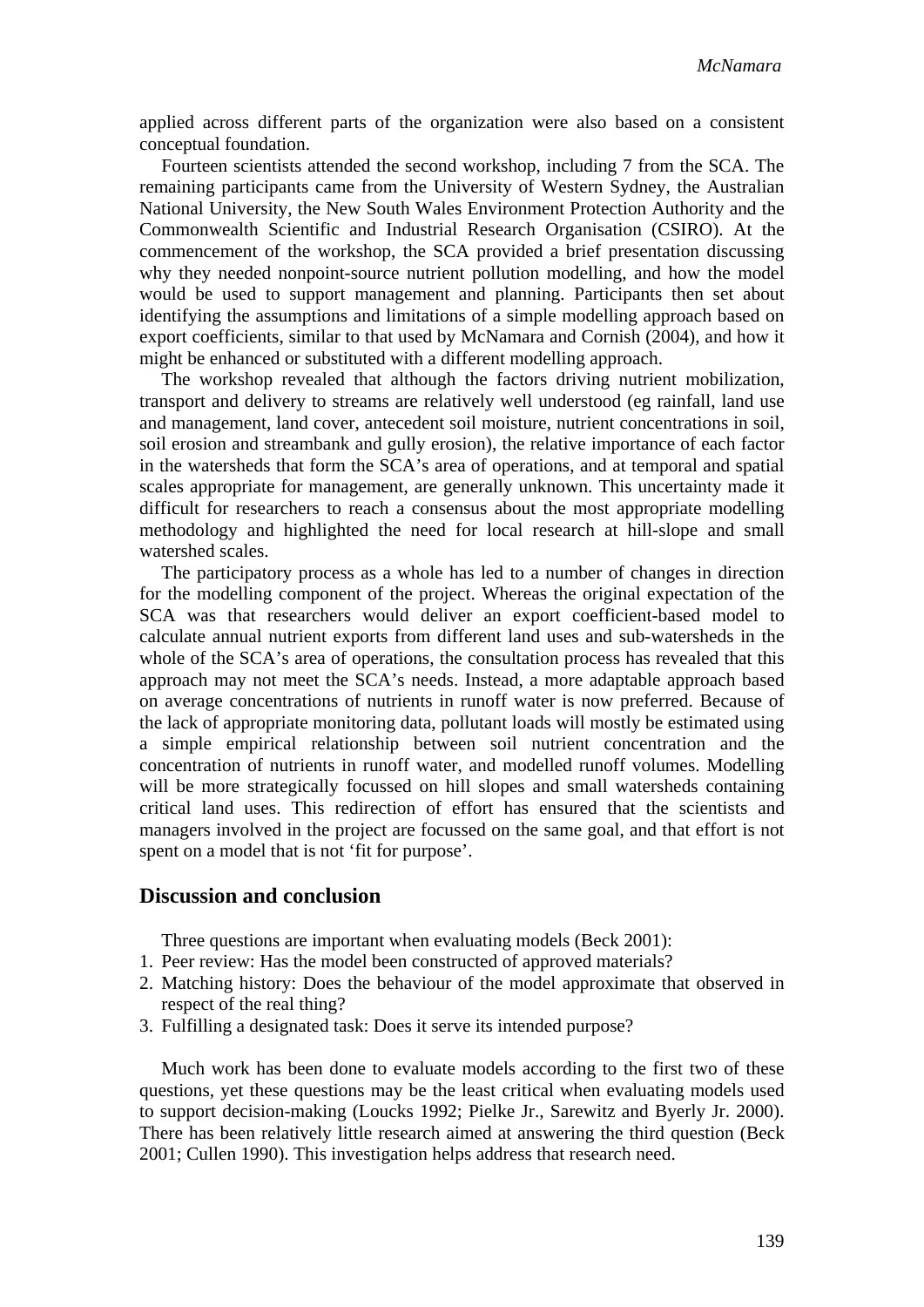An important outcome of the first workshop was that it demonstrated a desire amongst SCA managers and planners for formal guidance material on model selection and use. Both workshops have demonstrated a need for better communication between the scientists who run models and the managers that use their outputs to support watershed management plans and actions. The evaluation criteria that are currently being developed could readily be included in formal guidance material, and the process of involving managers and planners in modelling is facilitating an interdisciplinary dialogue.

For this effort to continue, attention will need to be focussed on managing the science-management interface over the longer term. Although not stated in these terms at the time, participants at the first workshop identified this need and proposed a solution in the form of a 'champion'. Cash et al. (2003) discuss the importance of 'boundary management', and describe those who operate at the interface as 'boundary managers'. The research team involved in this work are acting as boundary managers, and this role could be passed on to a champion or through other individuals as a result of a reorganization of the SCA's modelling expertise, an activity also proposed by participants at the first workshop.

The development of new model evaluation criteria can provide lasting assistance to SCA managers and planners to guide the selection and use of models. An additional benefit of these criteria is that they should be useful to both scientists and managers since they will provide a tool that workers in both disciplines can use to tailor modelling products and processes to managers' needs. Cash et al. (2003) describe tools that are adaptable to different viewpoints and maintain their identity across different knowledge cultures as 'boundary objects'.

Nonpoint source pollution is a policy issue in which science has an important role to play. In order to achieve effective use of watershed models, the information models produce must be useful and take into account the cultural and institutional settings in which decision-makers operate. Managing the boundary between water science and water management, and providing scientists and managers with tools that encourage interdisciplinary dialogue can help achieve a more effective conversion of scientific knowledge into management action.

## **Acknowledgements**

This work is part of a collaborative research project involving Prof. Peter Cornish and Dr Murray Hart of the University of Western Sydney, and Dr Bala Vigneswaran and Dr Bob Banens of the SCA. Dr Richard Davis has expertly facilitated each workshop. Prof. David Miller, Dr Bärbel Tress and Dr Gunther Tress provided helpful suggestions to improve this paper. A special thank you is owed to the organizers, teachers and students of the 2004 PhD master class on Integrative Research for the Planning and Management of Sustainable Landscapes, and the University of Western Sydney and CSIRO for financial assistance to cover related expenses.

#### **References**

- Armstrong, J., Mackenzie, D. and Edwards, K., 1995. Catchment scale erosion prediction for land management planning. *Australian Journal of Soil and Water Conservation,* 8 (2), 29-40.
- AWT, 2000. *Development of HSPF models for Wollondilly River catchments*. Australian Water Technologies, Sydney. AWT Report no. 2000/0002.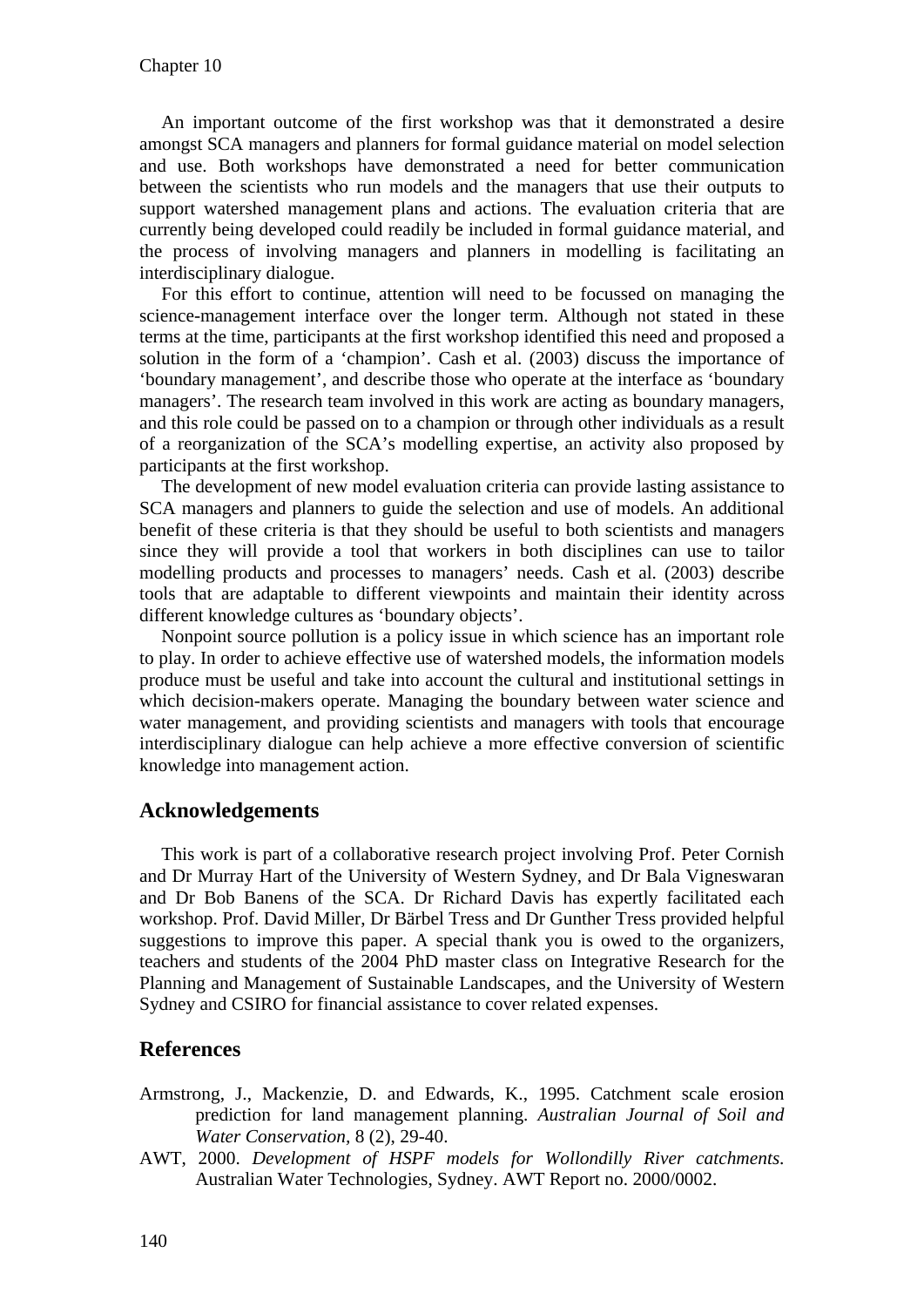- AWT, 2003. *Contaminant Budgeting Project Phase 2: GIS-based modelling for improved export rate estimation: final report on model estimation*. Australian Water Technologies, West Ryde.
- Beck, B., 2001. Model evaluation and performance. *In:* El-Shaarawi, A.H. and Piegorsch, W.W. eds. *Encyclopedia of environmetrics. Vol. 3*. Wiley, New York, 1275-1279.
- Beck, M.B., 1987. Water quality modelling: a review of the analysis of uncertainty. *Water Resources Research,* 23 (8), 1393-1442.
- Borah, D.K. and Bera, M., 2003. Watershed-scale hydrologic and nonpoint-source pollution models: review of mathematical bases. *Transactions of the ASAE,* 46 (6), 1553-1566.
- Bosch, O.J.H., Ross, A.H. and Beeton, R.J.S., 2003. Integrating science and management through collaborative learning and better information management. *Systems Research and Behavioral Science,* 20 (2), 107-118.
- Caminiti, J.E., 2002. Catchment modelling: a resource manager's perspective. *In:* Rizzoli, A.E. and Jakeman, A.J. eds. *International environmental modelling and software (iEMSs) biennial conference, Lugano 24-27 June 2002. Vol. 1*. The International Environmental Modelling and Software Society, Lugano, 102-107. [http://www.iemss.org/iemss2002/proceedings/pdf/volume%20uno/ 353\_caminiti.pdf]
- Cash, D.W., Clark, W.C., Alcock, F., et al., 2003. Knowledge systems for sustainable development. *Proceedings of the National Academy of Sciences of the United States of America,* 100 (14), 8086-8091.
- Cuddy, S., Marston, F., Simmons, B., et al., 1994. *Applying CMSS in the Hawkesbury-Nepean Basin. Vol 1*. CSIRO Division of Water Resources, Canberra. CSIRO Division of Water Resources Consultancy Report No. 93/37.
- Cullen, P., 1990. The turbulent boundary between water science and water management. *Freshwater Biology,* 24, 201-209.
- Ghadiri, H. and Rose, C.W., 1992. Sorbed chemical transport modeling. *In:* Ghadiri, H. and Rose, C.W. eds. *Modeling chemical transport in soils: natural and applied contaminants*. Lewis Publishers, Boca Raton, 15-104.
- Kolb, D.A., 1984. *Experiential learning: experience as the source of learning and development*. Prentice-Hall, Englewood Cliffs.
- Letcher, R.A., Jakeman, A.J., Merritt, L.J., et al., 1999. *Review of techniques to estimate catchment exports*. NSW Environment Protection Authority, Sydney. [http://www.npi.gov.au/publications/pubs/nswreport.pdf]
- Loucks, D.P., 1992. Water resource systems models: their role in planning. *Journal of Water Resources Planning and Management,* 118 (3), 214-223.
- McNamara, L. and Cornish, P., 2004. Participative decision-making to identify nutrient pollution sources and potential abatement actions. *International Journal of River Basin Management,* 2 (1), 71-80.
- Merritt, W.S., Letcher, R.A. and Jakeman, A.J., 2003. A review of erosion and sediment transport models. *Environmental Modelling and Software,* 18 (8/9), 761-799.
- Newham, L.T.H., Cuddy, S.M., Vertessy, R.A., et al., 2004. *Informing the design of catchment contaminant cycle modelling: a survey of end-user needs*. CSIRO Land and Water, Canberra. CSIRO Technical Report no. 11/04. [http://www.clw.csiro.au/publications/technical2004/tr11-04.pdf]